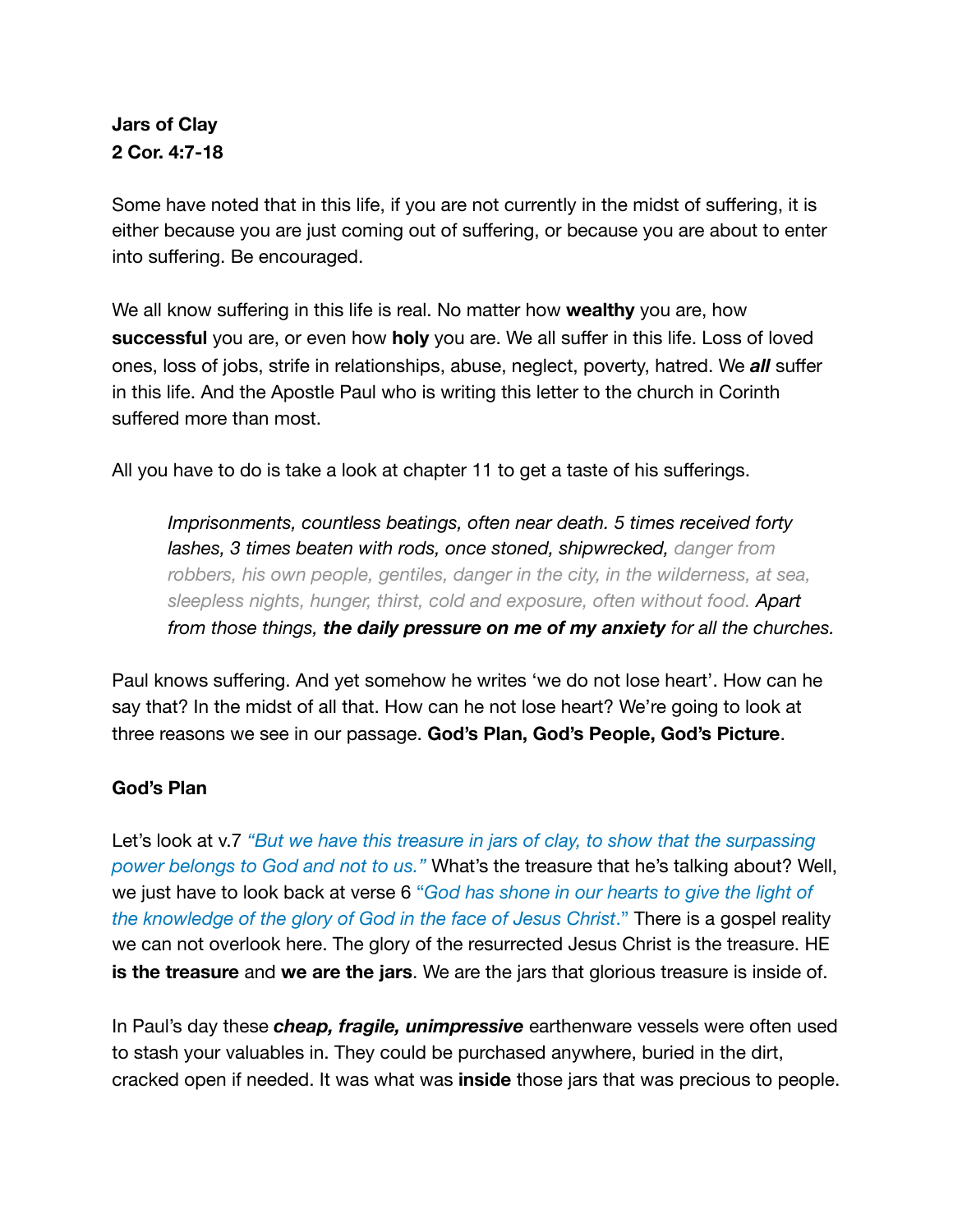Now look. I'm not saying that you are unimpressive ok. Chef's kiss to you all. But Paul… is highlighting the reality of our inherent weakness.

This natural human frailty became obvious to me earlier this year. I turned 40. Not a big deal, but my oldest also became a teenager this year. She started playing softball for school and at the end of the season there was a parent daughter softball game. I thought, this will be great. I'll get to demonstrate all the things I've been teaching her all season. And the parents did crush the daughters, but there were several times that I was just like wow, it's not there anymore. That's a pride killer. We grow old, we get sick, we are wasting away. We have emotional breakdowns. We suffer and are pained because of our fragility. But Paul says **there is a reason**. There is a **purpose** to our weakness. **To show that the surpassing power belongs to God and not to us**.

This is the gospel truth. **We don't bring anything impressive to God.** We are utterly dependent on him from day one and that does not change when you finally start making some money, when you get a promotion, when you start to have "influence", when you "get your life together", when you "grow up". On the contrary, the *only* way to thrive, to persevere (especially in suffering) is when God get's the glory. Sam Storms puts it like this. He says *"our ultimate joy is dependent on God being God."* True joy is inextricably tied to God's glory. It's not tied to our strength, our success, our comfort, or our health. That's his plan. And its for our good. God's glory for our joy.

It appears that Paul assumes that while we are here in our current state, this suffering will be the norm. The language over these next few verses is of a persistent state or continuance. "In every way, always". But, our human weakness is met with God's enduring grace. Or as Paul later puts it in ch. 12 - "the Lord said to me, My grace is sufficient for you, for my power is made perfect in weakness." When we trust God's plan in the midst of our pain we can let go of our **finite resources and abilities** and take hold of him, **the one with infinite resources**.

Only there can we say -

- We are afflicted in every way, **but not crushed**;
- perplexed, **but not driven to despair**;
- persecuted, **but not forsaken**;
- struck down, **but not destroyed**; 2 Co 4:8–9.

And it's only **there** we find our pain is not meaningless. Whatever you are suffering right now is not in vain.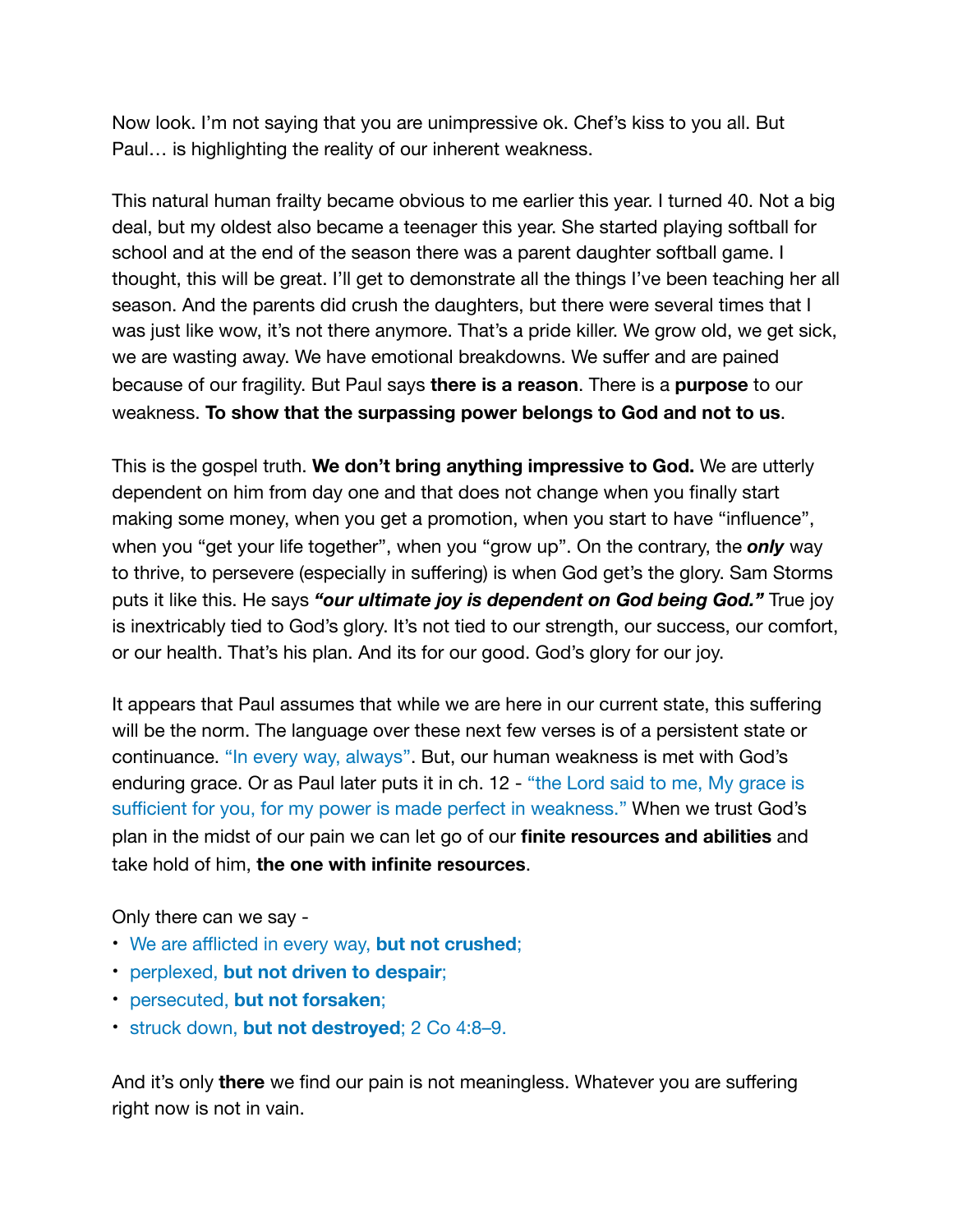### **God's People**

It's not meaningless, because not only is it showing the surpassing power belongs to God, it is to be poured out (necessarily) for the sake of God's people. Over and over again in this passage Paul reminds us that this life of suffering is not a solo endeavor. This life is not a personal improvement project. Look at his language.

#### v.12 Death is at work in us, **but life in you**.

v.14 He who raised the Lord Jesus will raise us also with Jesus and bring us **with you** into his presence.

v. 15 For it is **all for your sake**, so that as grace extends to **more and more people** it may increase thanksgiving, to the glory of God.

Paul has poured out his life for the sake of delivering the gospel to others so that the grace of God would be received by more and more people. And as he does it increases thanksgiving. But let's not miss how this happens: *"Always carrying in the body the death of Jesus, so that the life of Jesus may also be manifested in our bodies"* It may remind you of the more famous verse from Galatians - "*I have been crucified with Christ. It is no longer I who live, but Christ who lives in me."* In this life as Christians we carry in the body the death of Jesus - *"always being given over to death."* There is no pain, no sorrow that is unfamiliar to Christ - **the man of sorrows**. As Christians our sufferings take on meaning and purpose in him. If this is true, then what you do with your pain and suffering matters.

I am a private person. I was raised to keep my nose out of other peoples business (Unless it makes for good gossip) and to not overshare. Basically the 90's version of 'you do you' without Facebook to help with the gossip part. Its a very self-reliant way of life that carries with it a keep-it-together attitude and a sense of shame when you fall short. I have struggled immensely over the years with sharing when I need help, when I've failed, or been broken. **When I take that attitude of self-reliance I am preaching an anti-gospel to myself.** One that says, in the best case scenario - "c'mon man, you can figure this out." But unfortunately too often shows up in the condemning voice that says "don't let *that* weakness show".

Here and in this whole letter, Paul is waving his arms saying no! Don't rob the glory from God. Don't take that for yourself. That death we wear in our bodies is the death of Christ! **Use it** to point others to him so they can share in the life of Christ with you as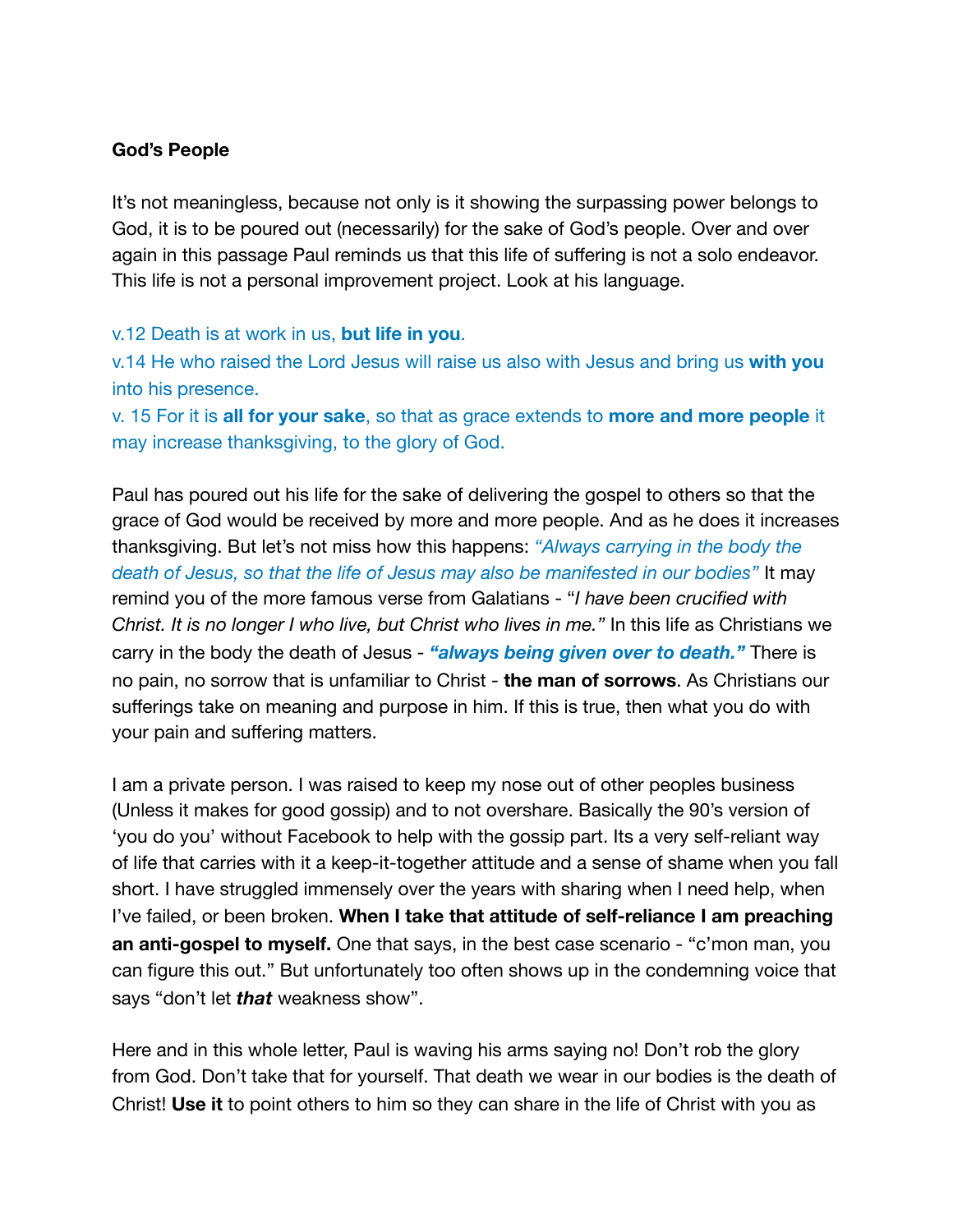well! If you do that we **all** share in thanksgiving as his grace is received by more and more people. How about evangelism that looks like that? How about community that looks like that?

### **God's Picture**

We've looked at God's plan and his people, now **God's Picture**. I have to admit, the last three verses of this passage are somehow logically straightforward while at the same time being massively hard to wrap my head around. Because it deals with things we can't see, things yet to come. Its important to notice the connecting words of these phrases in verses 16-18. Our outer self is wasting away. We've established that already. But here he says the **inner self** is being renewed day by day. How? Isn't that just what happens when we are in Christ? In one sense yes, our heart of stone is replaced with a heart of flesh. The eyes of the heart are opened to see the beauty of Christ in our conversion from death to new life in Christ, but this is a **day by day** renewal.

He says this day by day renewal happens *"As we look not to the things that are seen but to the things that are unseen."* What is that? What is unseen? He's not talking about the physical world vs the spiritual world. He's talking about the present world vs the future world. About what we experience now and what is awaiting us. He helps us to see the bigger picture of reality.

Do you ever lose sight of the bigger picture? I do sometimes with my family, probably too often if I'm honest. I'm trying to focus on something and the kids keep interrupting because they need help with things or maybe just because they're bored. Or its finally the end of the day, the house is quiet and I'm ready to sit in my chair and read, but my wife is ready for deep conversation. In those moments I often lose sight of the bigger picture. I forget that my kids aren't going to be this close and this age forever. They won't always need me to take them swimming or tuck them in at night. I forget that **deep connection with my wife** is strengthening the bonds of our marriage so that for years to come we can actually know and enjoy one another. Sometimes I forget those things. Those important weighty things when I'm only looking at what's in front of me. I am only looking at my comfort. I am only looking at what I want now.

Paul says, don't lose sight of the bigger picture. Our afflictions are light and momentary. They are transient, temporary in comparison to the eternal weight of glory that is to come. That can sound dismissive of our sufferings at first reading but it's actually not. On the contrary, the apostle Paul in many places and especially here